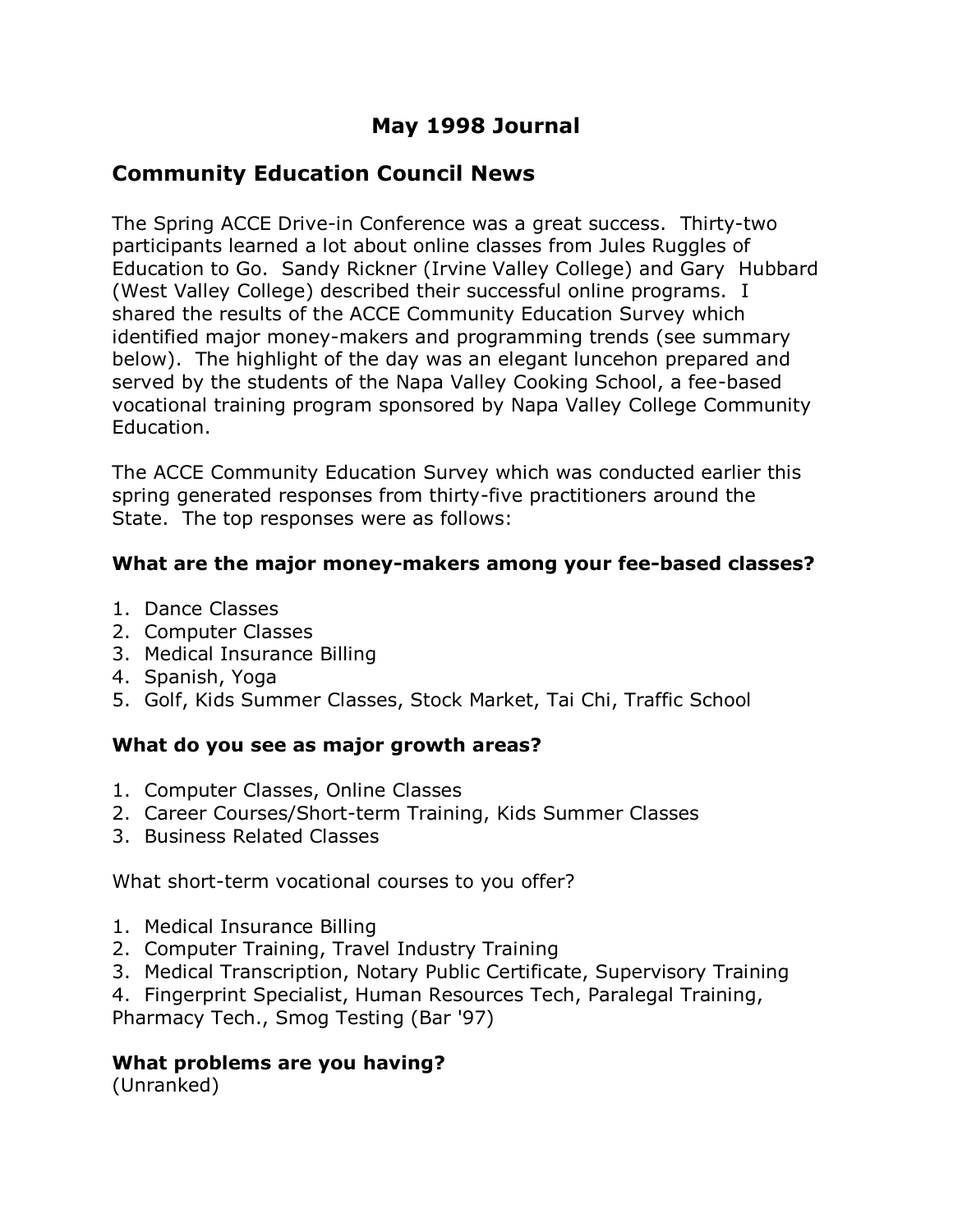Access to computer labs on campus. Balancing supervision with other duties. Charge-backs on credit cards. Need for help from other practitioners on course ideas and development. Financial survival. How to compete with the competition. How to handle refunds. Ideas for acquiring computer labs. Ideas for marketing and promotion. Maintaining support from top administration. Rules regarding self-promotion by instructors. Territorialism on part of faculty and divisions.

For a copy of the total survey results, call me at (707) 967-2900, ext.2911 (24-hour voicemail).

Be sure to include your fax number with your

message and a copy will be faxed to you. Thanks to all who came to the conference and to those who participated in the survey. Have a great summer!

Tom Travis, Napa Valley College

# **A Message from the President...**

This is the time of year that envy of my credit faculty colleagues surfaces. Finals are over and grades calculated; commencement is a pleasant memory. The "Free Ones" have started their summer activities: sunning at the beach, gardening, traveling, etc.

We, on the other hand, just keep on keepin' on. Our spring noncredit classes continue for a couple of weeks with graduations and end-of-the-year celebrations still in the planning stages, plus we end spring classes on a Friday and start the summer ones on the following Monday. Community Services folks are busily responding to the registration flurry created by the distribution of the summer schedule. More JTPA Requests For Proposals will be arriving soon to generate another whirlwind of grant writing, and several contracts are in the negotiation stages. Whew!

How do I create at least the fantasy of summer? For me, summer conjures up the childhood memory of unfettered time for settling on a blanket in the shade of a cottonwood tree surrounded by books. That memory led me to wondering what my fellow ACCE Board members were currently reading and the decision to find out and share their recommendations in this column.

Both Marge Ball, our newly appointed treasurer, and Tom Travis, Past President, recommend DON'T SWEAT THE SMALL STUFF...and it is all small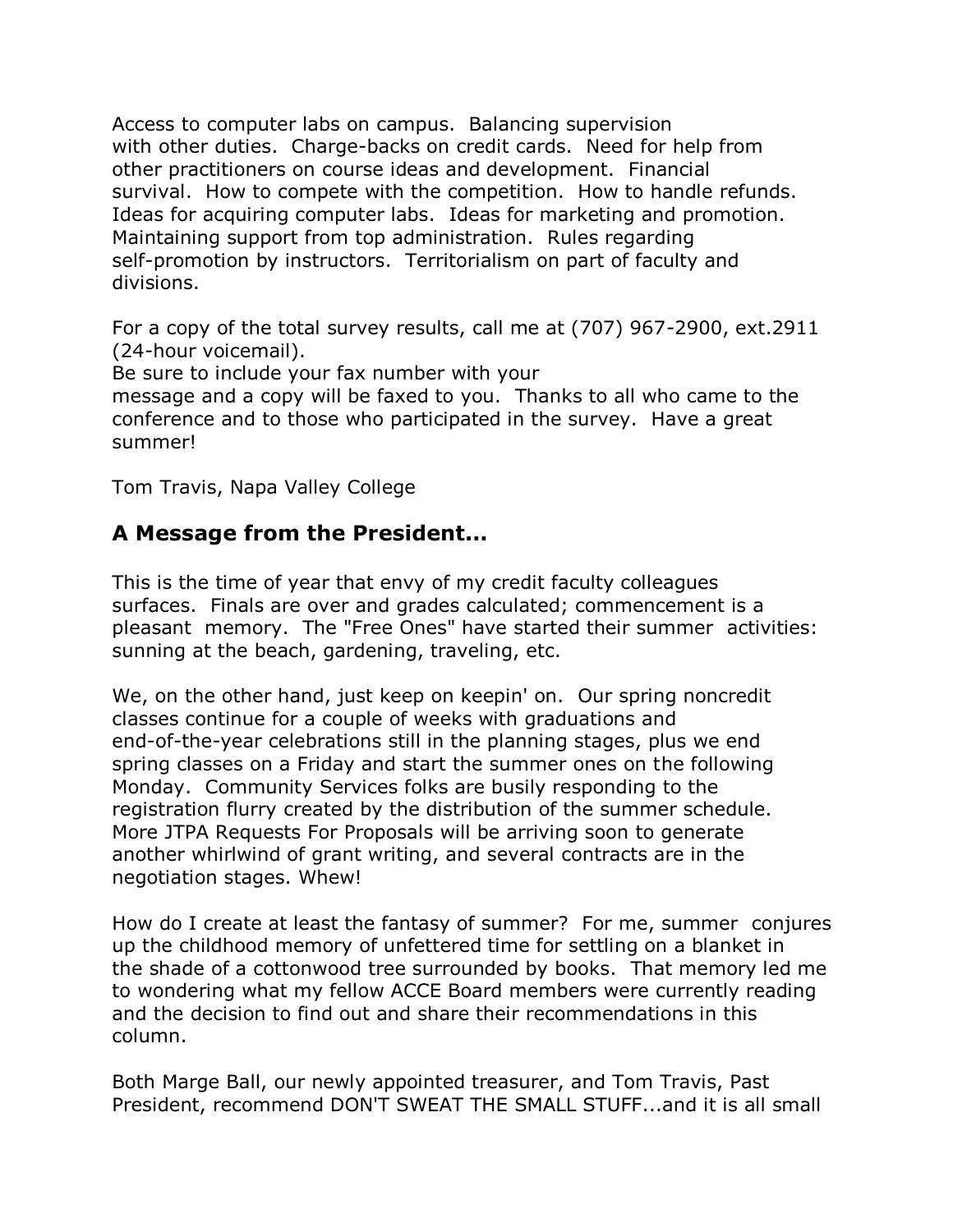stuff by Richard Carlson, Ph.D. Marge received the book as a Christmas gift. Then, in March, her Administrative Dean gave all his managers a copy to read! She highly recommends it .... to busy people because it is easy reading (short chapters), .... to people who could use ideas of how to handle stress, and .... to people who need to find the balance between what is necessary and what is important!

In preparation for a fishing expedition to Alaska with his son, Christian, Ray Ramirez, First Vice-President/President Elect, has been boning up on fly fishing. He recommends these tomes as both interesting and

informative:

#### **Dances with Trout by John Gierach Advanced Fly Fishing Techniques by Lefty Kreh Fly Fishing - Learn from a Master by Bill Mason**

Jan Powers, Journal Editor, recommends Simple Abundance - A Daybook of Comfort and Joy by Sarah Ban Breathnach. It is a collection of inspiring and creative essays -- one for every day of the year - written for women. The author's intent was to write a book that would show her how to "reconcile her deepest spiritual, authentic, and creative longings with often-overwhelming and conflicting commitments - to family, parents, work, home, and community." She shows you how your daily life can be an expression "of your authentic self..." It's wonderfully written and full of lots of insipring and fun ideas for things you can do to enhance your life.

Sharon Dwyer, Secretary/Historian, says that although Performance Consulting, Moving Beyond Training by Dana Gaines Robinson & James C. Robinson may not sound all that exciting, she is finding it very interesting because of its relevance. Performance consulting provides different way of approaching employers by taking a more holistic look at services. It shifts the focus from "what people need to learn (training) to what they need to do." The book provides an overview of performance consulting, plus self-tests and exercises to facilitate your learning.

I've just completed two lively, "escapist" pieces. The first, Under the Tuscan Sun by Frances Mayes, will appeal to arm chair travelers and those in

search of gustatory delights. Mayes shares her experiences of buying and remodeling a villa in Tuscany to create the "dream" summer home.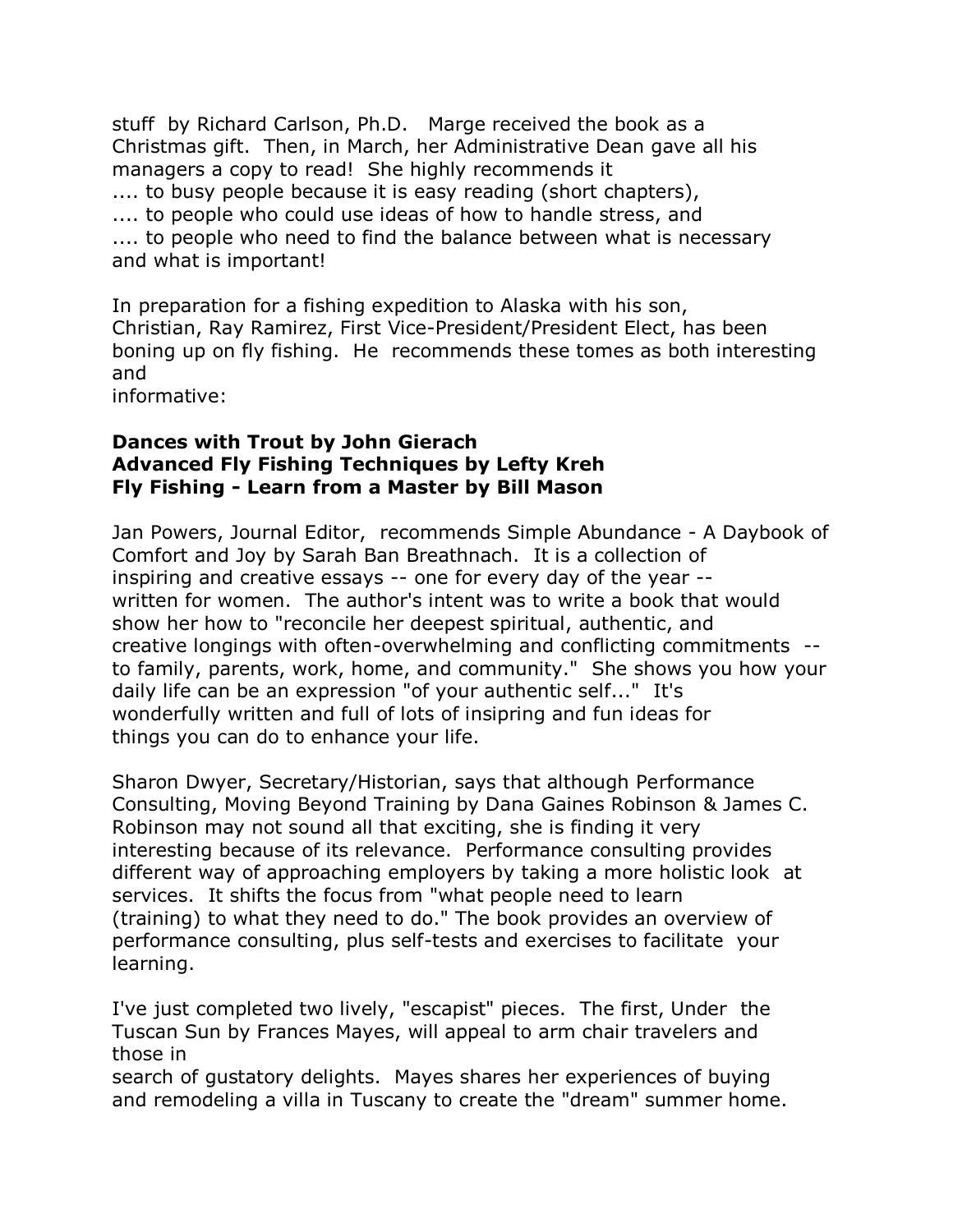You'll smile at her descriptions of the remodeling challenges. Her word-pictures transport you to this favored region of Italy. You visit the idyllic

countryside and savor the feasts created with regional foods and wines. She even gives you recipes and throws in a bit of ancient history.

The Night Class by Maeve Binchy offers an opportunity to lose yourself in the spell-binding, if improbable, web that links the members of an adult education class studying Italian. As with her previous novels, Binchy develops characters in whom you want to believe and for whom you want the "happy ending." She doesn't disappoint you.

Whatever your summer fantasy, I hope you have the opportunity to make it a reality.

Lynda Lee, MiraCosta College

## **Noncredit/Adult Ed Council NewsUpdate:**

Assembly Bill 2398 (Ducheney)

passed the Assembly on May 27th and subsequently the Senate. It now goes to the Senate Education Committee on June 24.

ACCE and I urge you to contact your local legislators to support the \$11M proposal which is currently in both versions of the budget to equalize noncredit apportionments. In order to be sure that this item remains in the budget, you must request that your legislators make it a top priority in the budget negotiations process.

To simplify the message, ask them to:

- 1. (If they are Senate members) Support AB2398 in the Senate, and
- 2. Be sure that the \$11M item remains in their version of the budget!

Thank you for taking the time to help get the message across to our representatives!

Lani DeVincentis, Glendale College

#### **AB 2398 Passes Assembly & Senate**

**ACCE** works to increase support for AB2398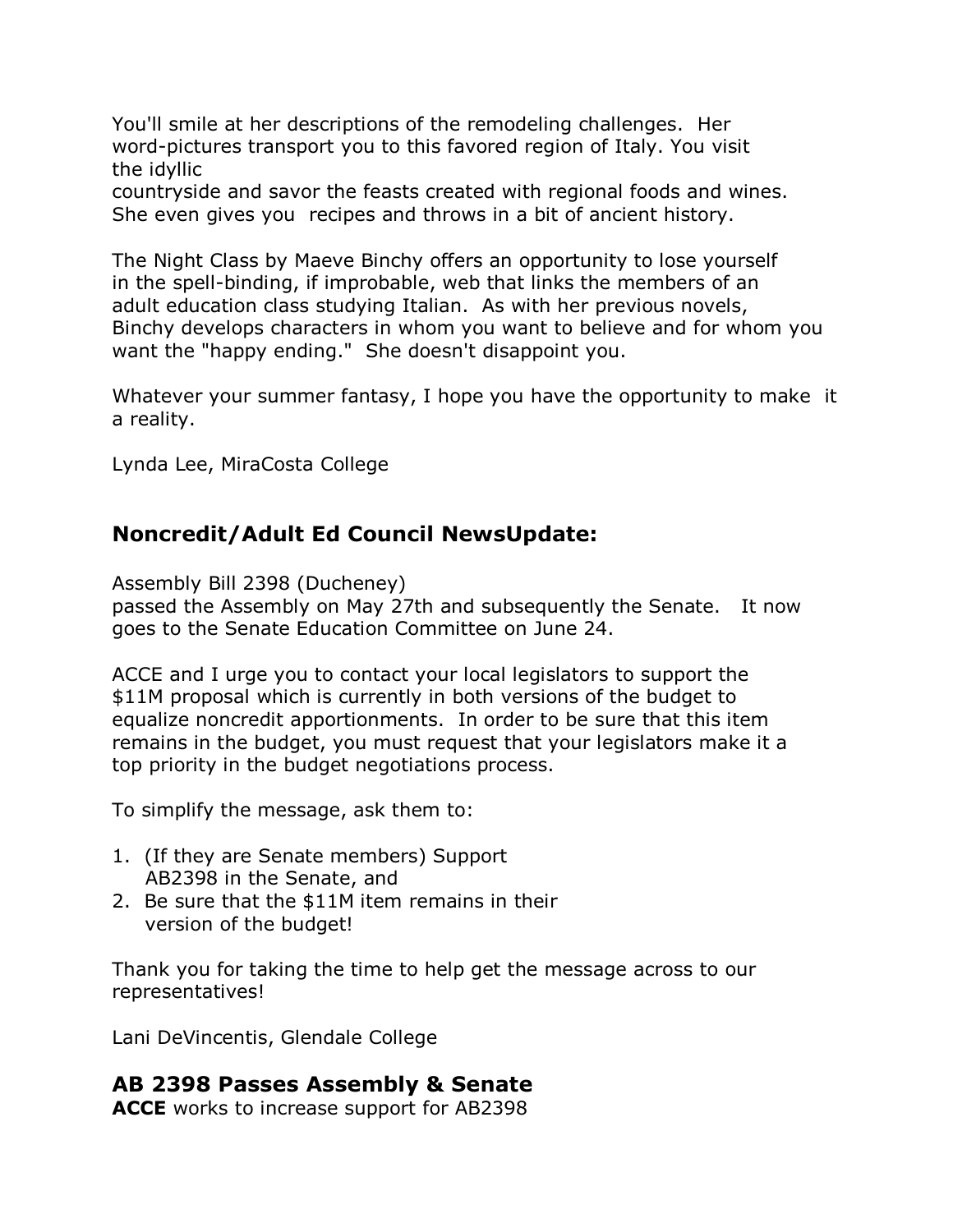This is the time of year things really start to move fast in the legislative arena. Likewise we go into high gear on our campuses.

As a result of ACCE's connection with the Faculty Association of CCC (FACC), we had the opportunity to raise the understanding of the Vice Chancellor for Finance, Patrick Lenz, and the Undersecretary of Education and Child Development, Glee Johnson, in regards to Assembly Bill 2398 (Ducheney). As you may know, this bill will equalize noncredit state apportionments up to the average level of support received by K-12 adult education (\$138/fte increase). In recent meetings that we have held with both Patrick and Glee (who are key to the success of AB 2398), it became clear that they didn't have full understanding of the work done by the state's noncredit programs.

With the help of Leslie Smith, FACC president (and a noncredit faculty member), ACCE arranged to have both Lenz and Johnson visit two noncredit programs in Southern California.

Several ACCE members and I picked Patrick and Glee up at 9 a.m. at the Burbank Airport and transported them to Pasadena City College where they observed a variety of credit and noncredit classes in one setting. Then we took them to Glendale where they were able to observe crowded ESL classes in poor neighborhood churches and meet with local professionals who work directly with students. After that we took them to the credit campus at Glendale College where they observed an animation laboratory and a television production program.

I believe Patrick and Glee were both enlightened on a few issues as a result of this visit. First, they had some preconceived ideas that there really wasn't much difference between credit and noncredit classes since many of the titles are the same. However, by the end of the day, Glee commented that she could really see the difference. Patrick started out with polite acceptance of the day's plans, but by lunch time was very excited about what he was seeing and was extremely animated in classrooms with students.

We really won't know if the visit accomplished much until we learn the fate of the Ducheney bill. We had hoped to get into the Governor's May Revise, but didn't make it. Unfortunately, the Department of Finance has just released a report stating that noncredit actually does have parity of funding with K-12 districts because our maintenance and operations funds were not included in the original figures given for noncredit apportionments. (This is not true and Gary Cook in the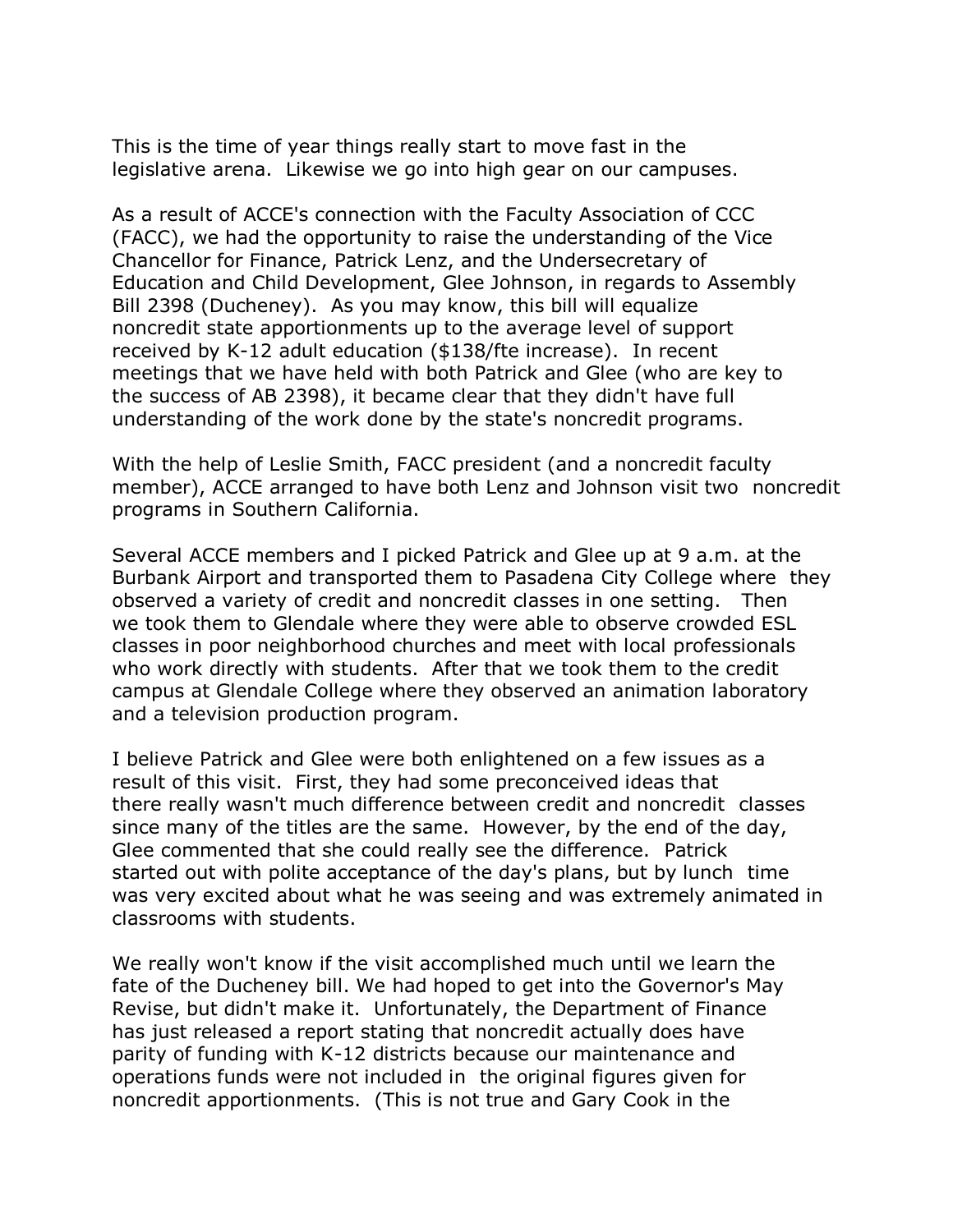Chancellor's Office confirms that they are misguided in their report.) As a result, we will have to overcome the negative impact of this report.

Leslie Smith recently met with Senator Burton and asked the Senator to whisper in the Governor's ear that he should not veto AB2398 when it reached his desk. Burton said he would put in a good word, but added that the real people who would sway the Governor were Ross Johnson from the Coast District and John Lewis from Rancho. The work now is for all of us to send letters and reques tthese two gentlemen to urge the Governor not to veto AB2398!

Lani DeVincentis, Glendale College

### **George Blanc Retires as ACCE Treasurer**

George Blanc (Orange Coast College) recently announced his retirement as ACCE Treasurer. Though he will continue to be a member of ACCE, George is moving on to a new position serving as treasurer of the California Community College Association of Occupational Educators (CCAOE). Thank you George for over 5 years of dedicated service to ACCE!

Marge Ball (also of Orange Coast) has graciously agreed to replace George as treasurer and has already begun her duties. Welcome Marge!

## **ACCE Membership Grows**

Membership in ACCE has reached 86...the highest it has been in the last three years. We recently faxed all those who attended the recent Drive-In Conference at Napa who have not yet joined and hope they see the ACCE light too!

Please call me at (805) 259-7800, ext. 3422, with any "Yellow Book" Directory corrections, especially since area codes are changing throughout the state. Any other corrections will be graciously accepted. It seems more than one Directory made the rounds at the Costa Mesa annual conference but I only came home with one. Sorry if your college's information did not get updated!

Pam Beaver